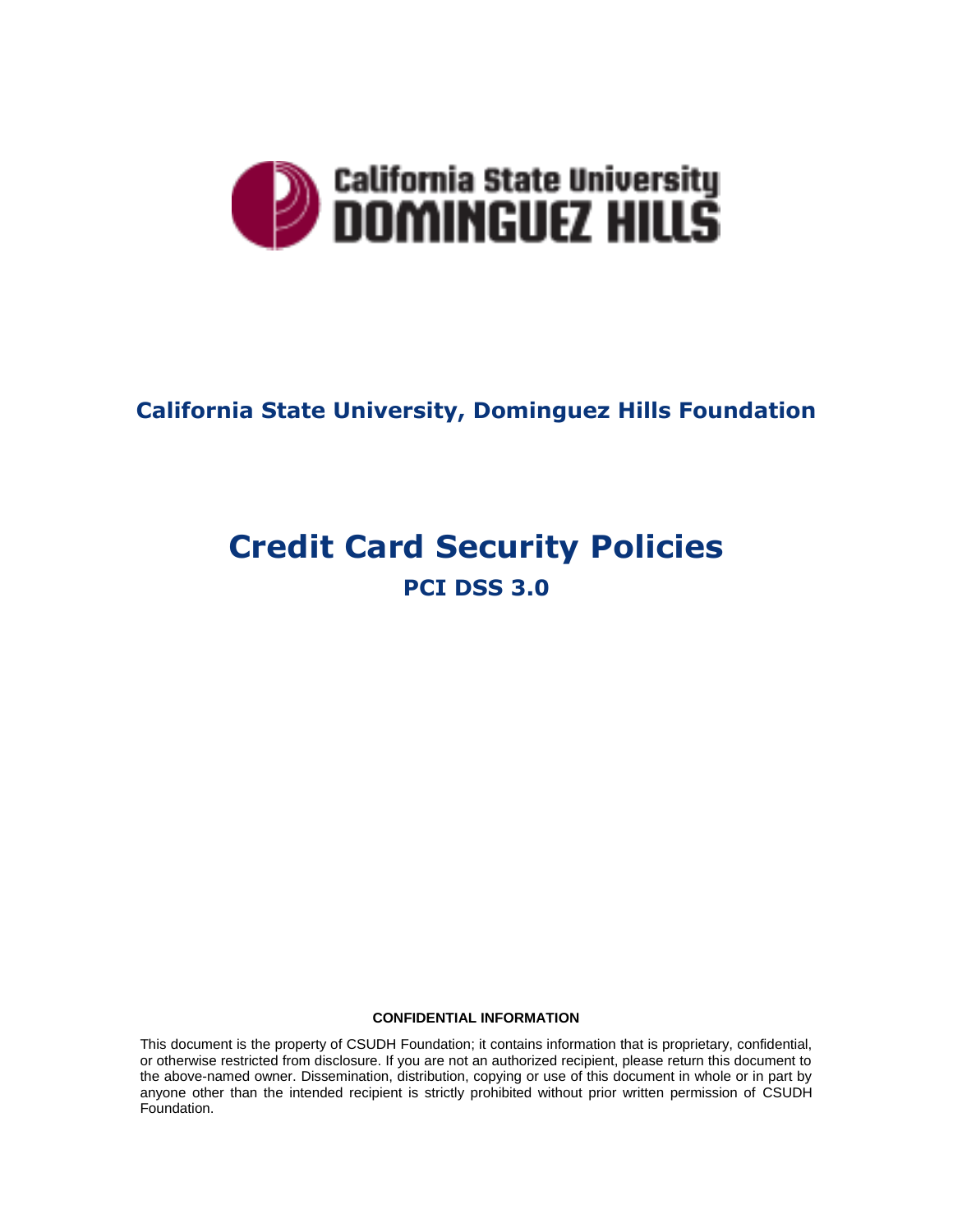# **Revision History**

| <b>Changes</b>             | <b>Approving Manager</b> | <b>Date</b>    |
|----------------------------|--------------------------|----------------|
| <b>Initial Publication</b> | Chief Financial Officer  | September 2015 |
|                            |                          |                |
|                            |                          |                |
|                            |                          |                |
|                            |                          |                |
|                            |                          |                |
|                            |                          |                |
|                            |                          |                |
|                            |                          |                |
|                            |                          |                |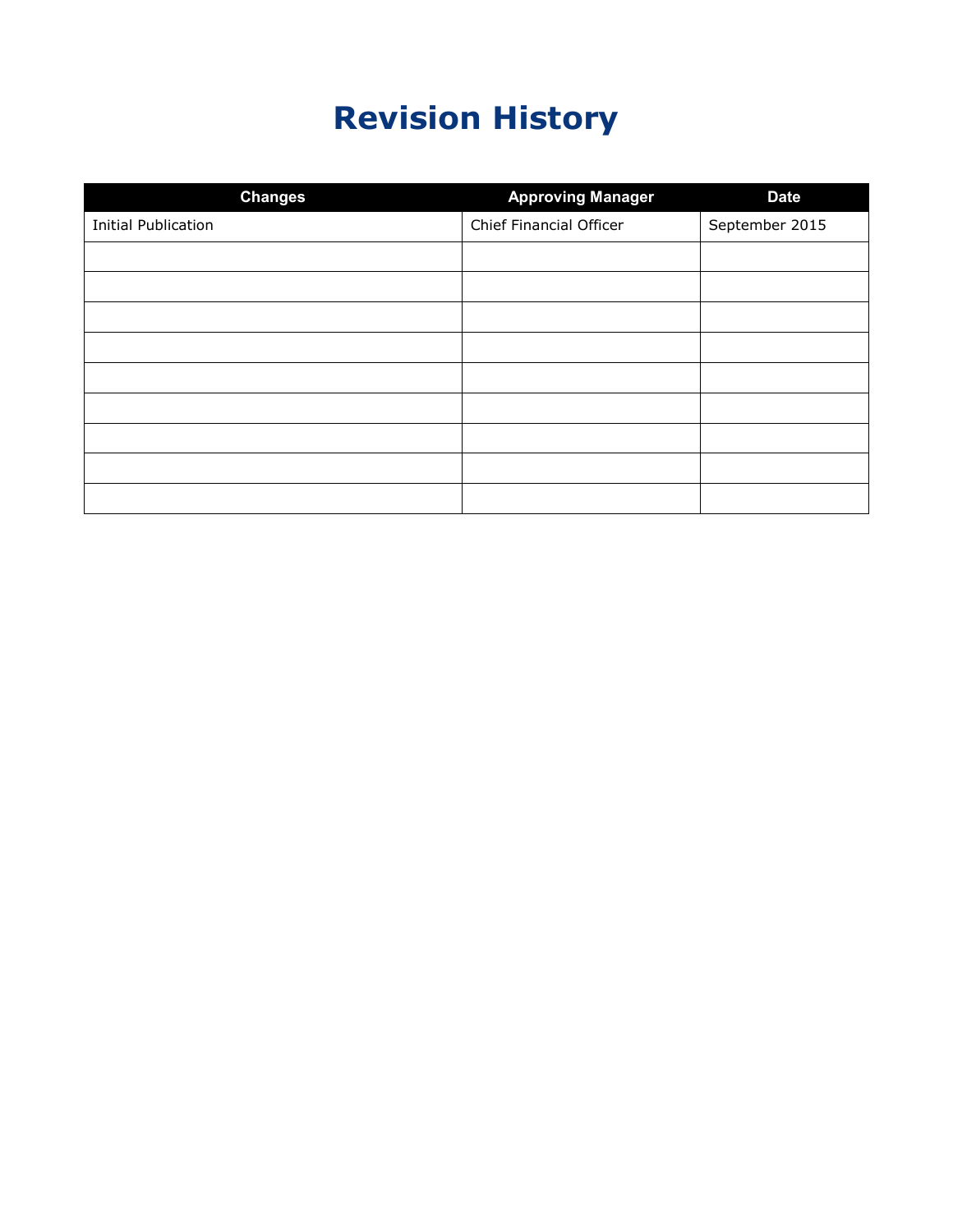### **INTRODUCTION AND SCOPE**

### **Introduction**

This document explains CSUDH Foundation's credit card security requirements as required by the Payment Card Industry Data Security Standard (PCI DSS) Program. CSUDH Foundation management is committed to these security policies to protect information utilized by CSUDH Foundation in attaining its business goals. All employees are required to adhere to the policies described within this document.

### **Scope of Compliance**

The PCI requirements apply to all systems that store, process, or transmit cardholder data. Currently, CSUDH Foundation's cardholder environment consists only of limited payment applications (typically point-of-sale systems) connected to the internet, but does not include storage of cardholder data on any computer system.

Due to the limited nature of the in-scope environment, this document is intended to meet the PCI requirements as defined in Self-Assessment Questionnaire (SAQ) C, ver. 3.0, released February, 2014. Should CSUDH Foundation implement additional acceptance channels, add additional connected systems, begin storing cardholder data in electronic format, or otherwise become ineligible to validate compliance under SAQ C, it will be the responsibility of CSUDH Foundation to determine the appropriate compliance criteria and implement additional policies and controls as needed.

### **Requirement 1: Build and Maintain a Secure Network**

### **Firewall Configuration**

Firewalls must restrict connections between untrusted networks and any system in the cardholder data environment. An "untrusted network" is any network that is external to the networks belonging to the entity under review, and/or which is out of the entity's ability to control or manage. Access to the internet must be through a firewall, as must any direct connection to a vendor, processor, or service provider. (PCI Requirement 1.2)

Inbound and outbound traffic must be restricted by the firewalls to that which is necessary for the cardholder data environment. All other inbound and outbound traffic must be specifically denied. (PCI Requirement 1.2.1)

Perimeter firewalls must be installed between any wireless networks and the cardholder data environment. These firewalls must be configured to deny or control (if such traffic is necessary for business purposes) any traffic from the wireless environment into the cardholder data environment. (PCI Requirement 1.2.3)

Firewall configuration must prohibit direct public access between the Internet and any system component in the cardholder data environment as follows:

- Direct connections are prohibited for inbound and outbound traffic between the Internet and the cardholder data environment. (PCI Requirement 1.3.3)
- Outbound traffic from the cardholder data environment to the Internet must be explicitly authorized by management and controlled by the firewall. (PCI Requirement 1.3.5)
- Firewalls used to protect the cardholder data environment must implement stateful inspection, also known as dynamic packet filtering. (PCI Requirement 1.3.6)

Any mobile and/or employee-owned computers with direct connectivity the Internet (for example, laptops used by employees), which also have the ability to access the organization's cardholder data environment must have a local (personal) software firewall installed and active. This firewall must be configured to specific standards, and not alterable by mobile and/or employee-owned computer users. (PCI Requirement 1.4)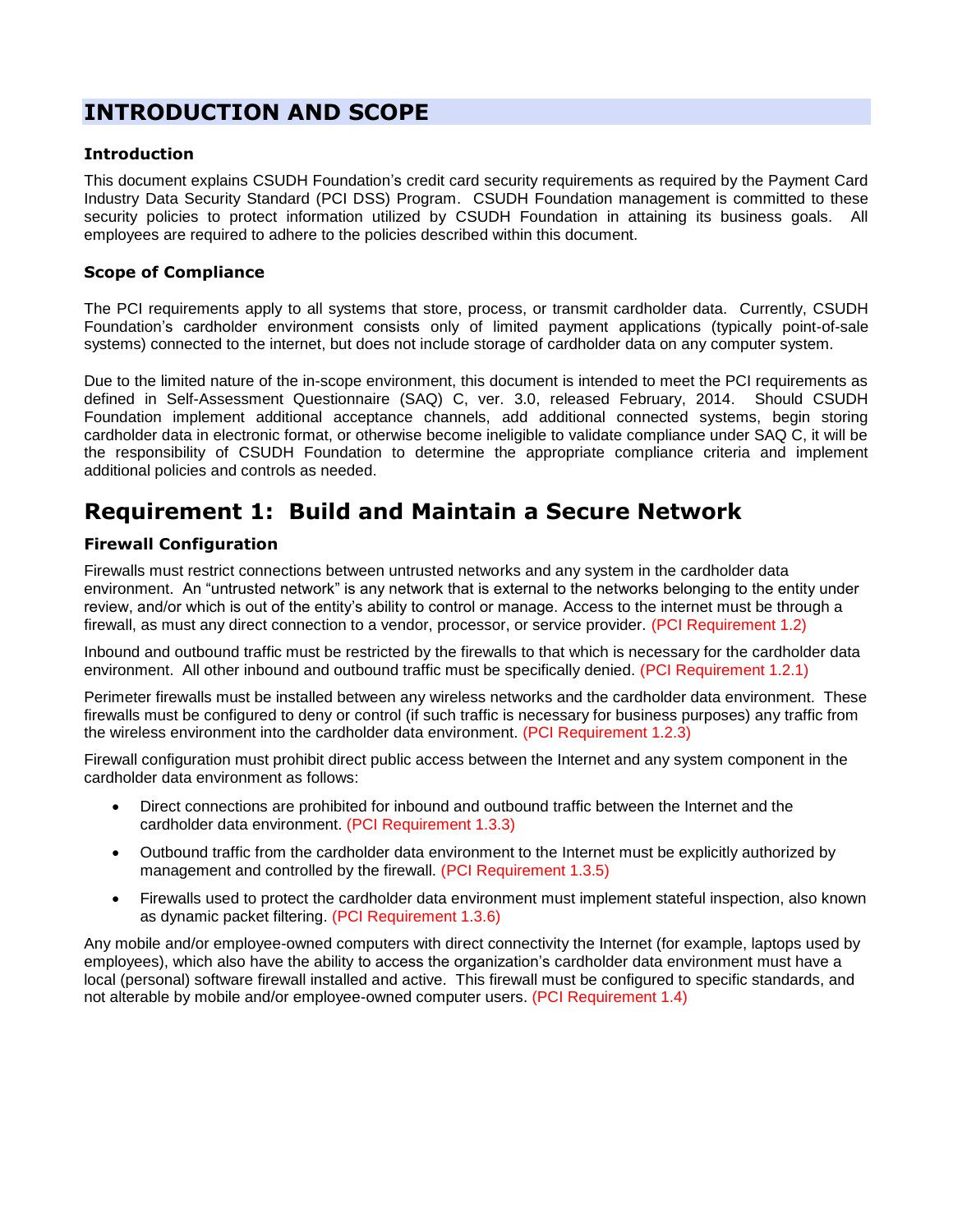### **Requirement 2: Do Not Use Vendor-Supplied Defaults for System Passwords and Other Security Parameters**

### **Vendor Defaults**

Vendor-supplied defaults must always be changed before installing a system on the network. Examples of vendor-defaults include passwords, SNMP community strings, and elimination of unnecessary accounts. (PCI Requirement 2.1)

Default settings for wireless systems must be changed before implementation. Wireless environment defaults include, but are not limited to: (PCI Requirement 2.1.1)

- Default encryption keys
- Passwords
- SNMP community strings
- Default passwords/passphrases on access points
- Other security-related wireless vendor defaults as applicable

Firmware on wireless devices must be updated to support strong encryption (such as WPA or WPA2) for authentication and transmission of data over wireless networks.

### **Configuration Standards for Systems**

Configuration standards for all system components must be developed and enforced. CSUDH Foundation must insure that these standards address all known security vulnerabilities and are consistent with industry-accepted system hardening standards. (PCI Requirement 2.2)

Configuration standards must be updated as new vulnerability issues are identified, and they must be enforced on any new systems before they are added to the cardholder data environment. The standards must cover the following:

- Changing of all vendor-supplied defaults and elimination of unnecessary default accounts.
- Implementing only one primary function per server to prevent functions that require different security levels from co-existing on the same server. (PCI Requirement 2.2.1)
- Enabling only necessary services, protocols, daemons, etc., as required for the function of the system. (PCI Requirement 2.2.2)
- Implementing additional security features for any required services, protocols or daemons that are considered to be insecure. (PCI Requirement 2.2.3)
- Configuring system security parameters to prevent misuse
- Removing all unnecessary functionality, such as scripts, drivers, features, subsystems, file systems, and unnecessary web servers. (PCI Requirement 2.2.5)

System administrators and any other personnel that configure system components must be knowledgeable about common security parameter settings for those system components. They must also be responsible to insure that security parameter settings set appropriately on all system components before they enter production. (PCI Requirement 2.2.4)

System administrators are responsible to insure that security policies and operational procedures for managing vendor defaults and other security parameters are documented, in use, and known to all affected parties. (PCI Requirement 2.5)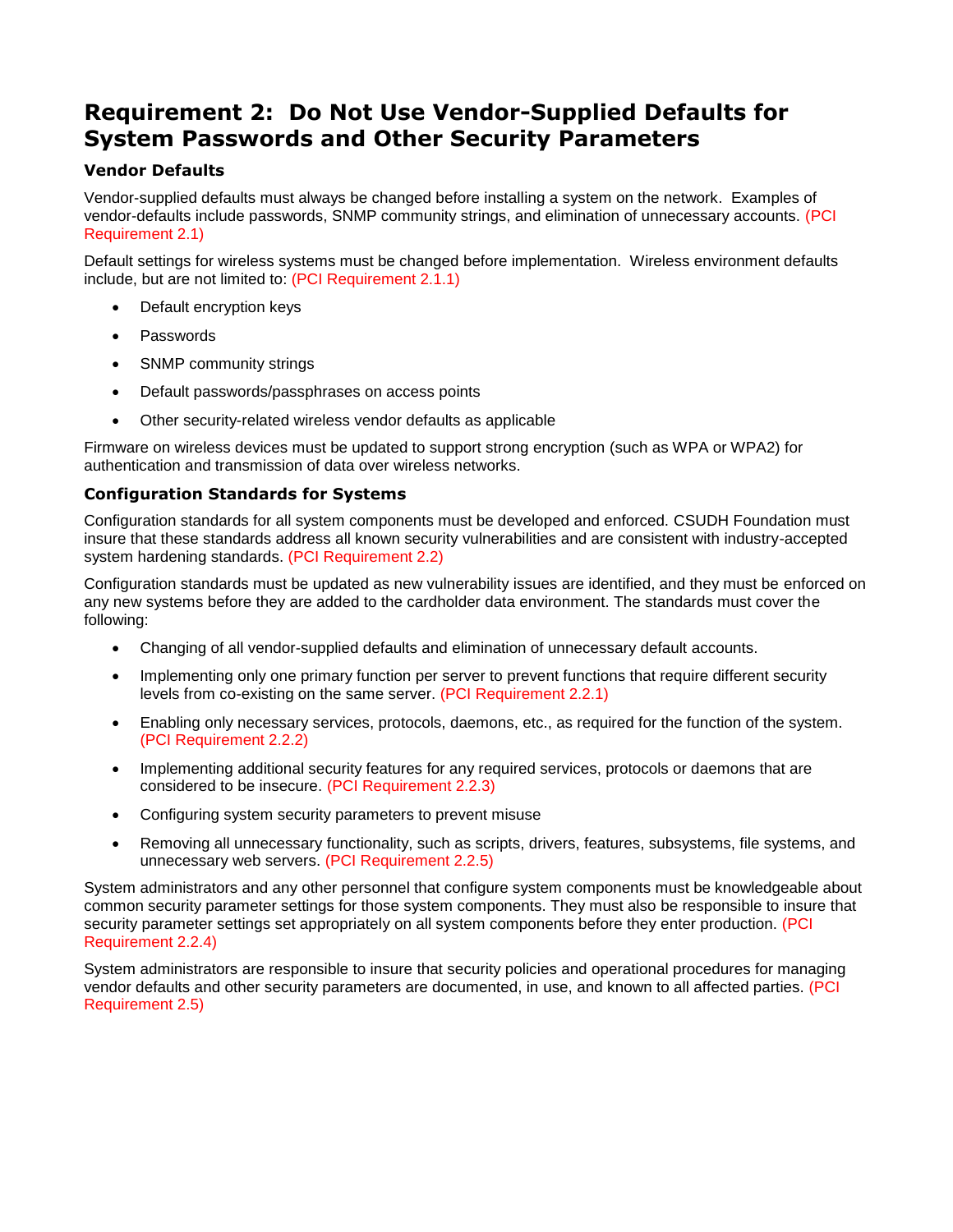### **Non-Console Administrative Access**

Credentials for non-console administrative access must be encrypted using technologies such as SSH, VPN, or SSL/TLS. Encryption technologies must include the following: (PCI Requirement 2.3)

- Must use strong cryptography, and the encryption method must be invoked before the administrator's password is requested.
- System services and parameter files must be configured to prevent the use of telnet and other insecure remote login commands.
- Must include administrator access to web-based management interfaces.
- Use vendor documentation and knowledge of personnel to verify that strong cryptography is in use for all non-console access and that for the technology in use it is implemented according to industry best practices and vendor recommendations.

# **Requirement 3: Protect Stored Cardholder Data**

### **Prohibited Data**

Processes must be in place to securely delete sensitive authentication data (defined below) post-authorization so that the data is unrecoverable. (PCI Requirement 3.2)

Payment systems must not store of sensitive authentication data in any form after authorization (even if encrypted). Sensitive authentication data is defined as the following:

- The full contents of any track data from the magnetic stripe (located on the back of a card, equivalent data contained on a chip, or elsewhere) are not stored under any circumstance. (PCI Requirement 3.2.1)
- The card verification code or value (three-digit or four-digit number printed on the front or back of a payment card) is not stored under any circumstance. (PCI Requirement 3.2.2)
- The personal identification number (PIN) or the encrypted PIN block are not stored under any circumstance. (PCI Requirement 3.2.3)

### **Displaying PAN**

CSUDH Foundation will mask the display of PANs (primary account numbers), and limit viewing of PANs to only those employees and other parties with a legitimate need. A properly masked number will show at most only the first six and the last four digits of the PAN. This requirement does not supersede stricter requirements in place for displays of cardholder data—for example, legal or payment card brand requirements for point-of-sale (POS) receipts. Policies and procedures for masking the display of PANs must mandate the following: (PCI requirement 3.3)

- A list of roles that need access to displays of full PAN is documented, together with a legitimate business need for each role to have such access.
- PAN must be masked when displayed such that only personnel with a legitimate business need can see the full PAN.
- All other roles not specifically authorized to see the full PAN must only see masked PANs.

### **Requirement 4: Encrypt Transmission of Cardholder Data Across Open, Public Networks**

### **Transmission of Cardholder Data**

In order to safeguard sensitive cardholder data during transmission over open, public networks, CSUDH Foundation will use strong cryptography and security protocols (for example, SSL/TLS, IPSEC, SSH, etc.). These controls will be implemented as follows: (PCI Requirement 4.1)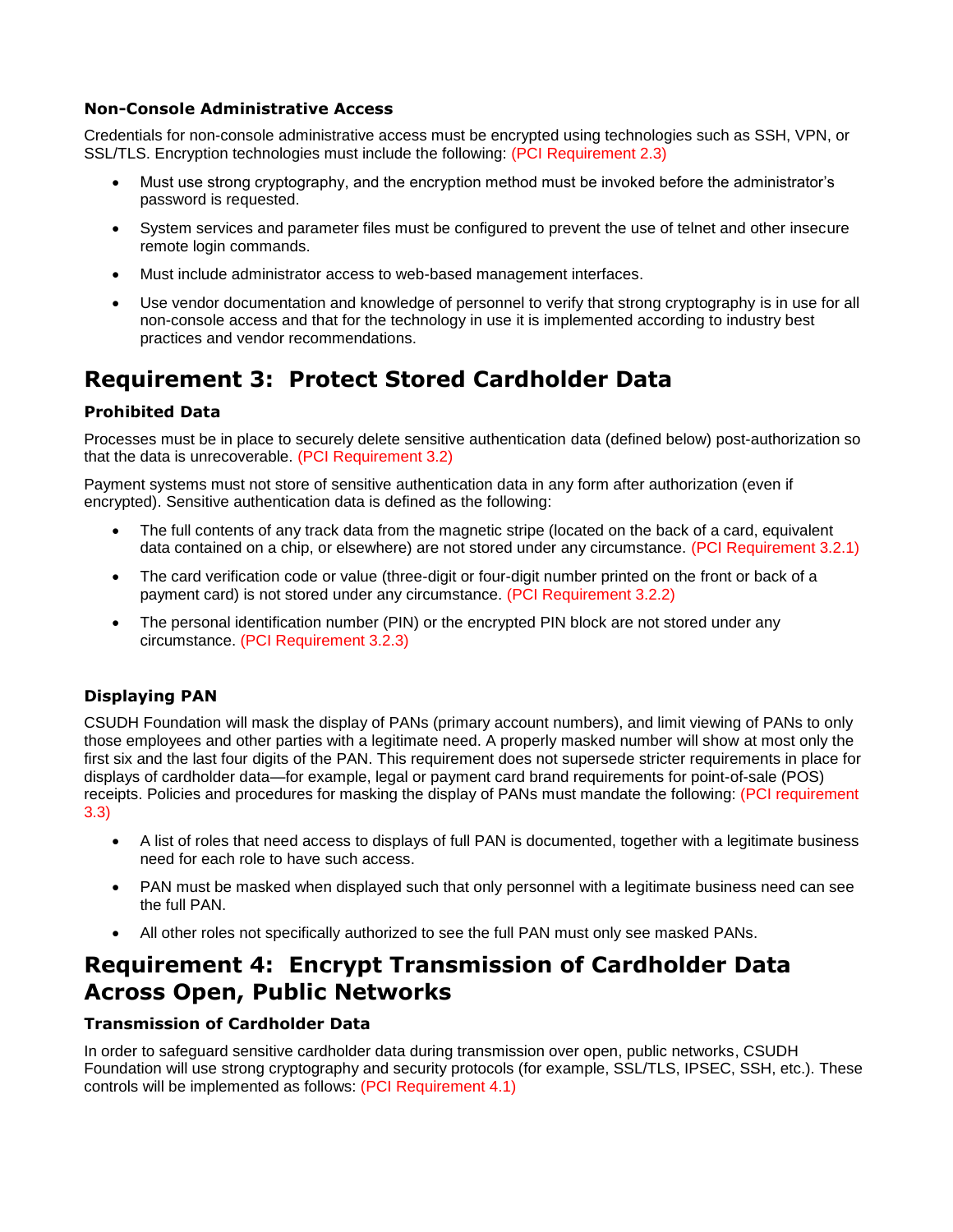- Only trusted keys and certificates are accepted.
- The protocol in use only supports secure versions or configurations.
- The encryption strength is appropriate for the encryption methodology in use.

Industry best practices (for example, IEEE 802.11i) must be used to implement strong encryption for authentication and transmission for wireless networks transmitting cardholder data or connected to the cardholder data environment. Weak encryption (for example, WEP, SSL version 2.0 or older) is not to be used as a security control for authentication or transmission. (PCI Requirement 4.1.1)

Sending unencrypted PANs by end-user messaging technologies is prohibited. Examples of end-user technologies include email, instant messaging and chat. (PCI requirement 4.2)

### **Requirement 5: Use and Regularly Update Anti-Virus Software or Programs**

### **Anti-Virus Protection**

All systems, particularly personal computers and servers commonly affected by viruses, must have installed an anti-virus program which is capable of detecting, removing, and protecting against all know types of malicious software. (PCI Requirement 5.1, 5.1.1)

For systems considered to be not commonly affected by malicious software, CSUDH Foundation will perform periodic evaluations to identify and evaluate evolving malware threats in order to confirm whether such systems continue to not require anti-virus software. (PCI Requirement 5.1.2)

All anti-virus programs must be kept current through automatic updates, be actively running, be configured to run periodic scans, and be capable of as well as configured to generate audit logs. Anti-virus logs must also be retained in accordance with PCI requirement 10.7. (PCI Requirement 5.2)

Steps must be taken to insure that anti-virus mechanisms are actively running and cannot be disabled or altered by users, unless specifically authorized by management on a case-by-case basis for a limited time period. (PCI Requirement 5.3)

### **Requirement 6: Develop and Maintain Secure Systems and Applications**

### **Risk and Vulnerability**

CSUDH Foundation will establish a process to identify security vulnerabilities, using reputable outside sources for security vulnerability information, and assign a risk ranking (for example, as "high," "medium," or "low") to newly discovered security vulnerabilities.

Risk rankings are to be based on industry best practices as well as consideration of potential impact. For example, criteria for ranking vulnerabilities may include consideration of the CVSS base score, and/or the classification by the vendor, and/or type of systems affected. Methods for evaluating vulnerabilities and assigning risk ratings will vary based on an organization's environment and risk-assessment strategy. Risk rankings should, at a minimum, identify all vulnerabilities considered to be a "high risk" to the environment. In addition to the risk ranking, vulnerabilities may be considered "critical" if they pose an imminent threat to the environment, impact critical systems, and/or would result in a potential compromise if not addressed. Examples of critical systems may include security systems, public-facing devices and systems, databases, and other systems that store, process, or transmit cardholder data. (PCI Requirement 6.1)

All critical security patches must be installed with one month of release. This includes relevant patches for operating systems and all installed applications. All applicable non-critical vendor-supplied security patches are installed within an appropriate time frame (for example, within three months). (PCI Requirement 6.2)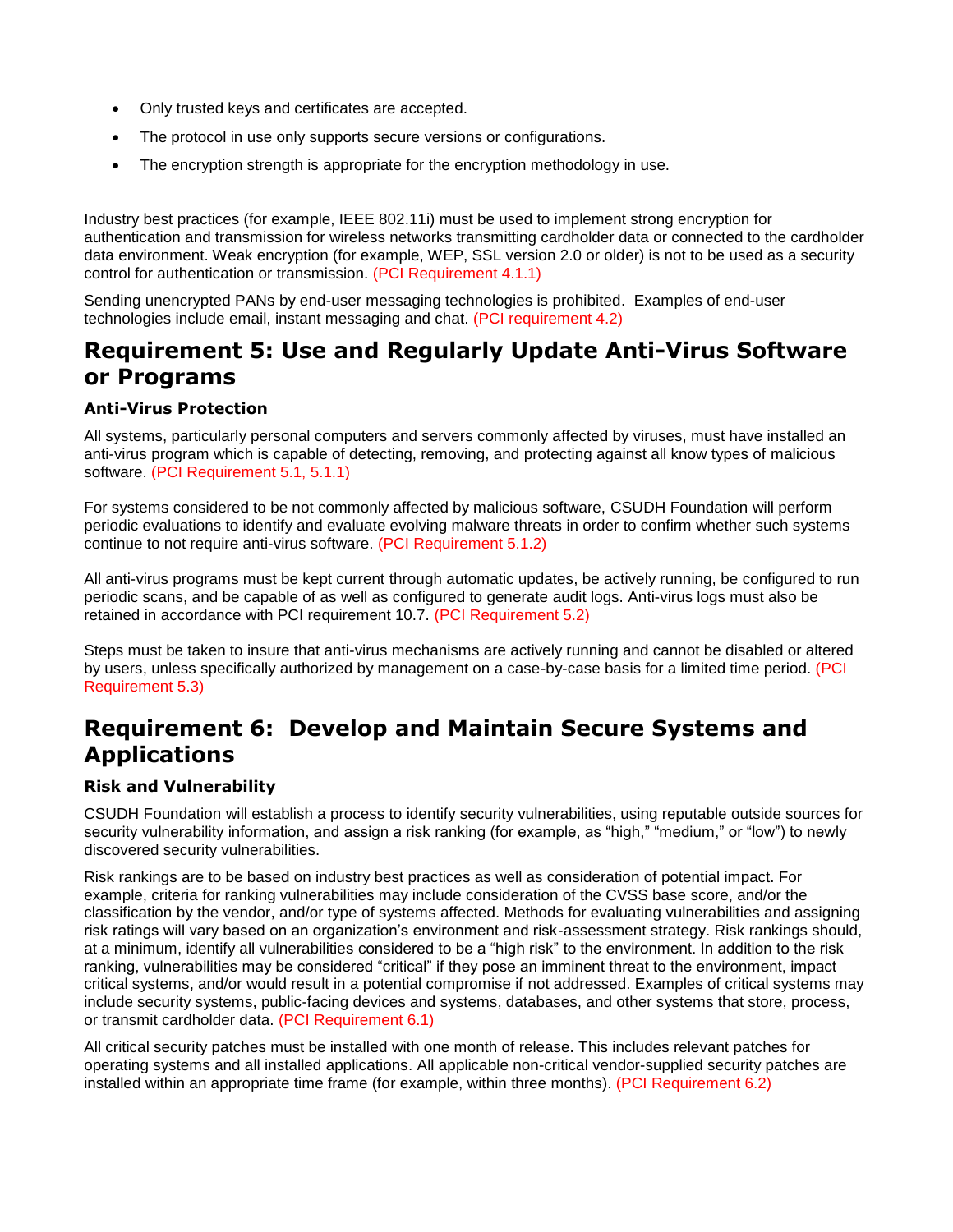## **Requirement 7: Restrict Access to Cardholder Data by Business Need to Know**

### **Limit Access to Cardholder Data**

Access to CSUDH Foundation's cardholder system components and data is limited to only those individuals whose jobs require such access. (PCI Requirement 7.1)

Access limitations must include the following:

Access rights for privileged user IDs must be restricted to the least privileges necessary to perform job responsibilities. (PCI Requirement 7.1.2)

Privileges must be assigned to individuals based on job classification and function (also called "role-based access control). (PCI Requirement 7.1.3)

### **Requirement 8: Assign a Unique ID to Each Person with Computer Access**

### **Remote Access**

Two-factor authentication must be incorporated for remote access (network-level access originating from outside the network) to the network by employees, administrators, and third parties. (PCI Requirement 8.3)

### **Vendor Accounts**

All accounts used by vendors for remote maintenance shall be enabled only during the time period needed. Vendor remote access accounts must be monitored when in use. (PCI Requirement 8.1.5)

### Requirement 9: Restrict Physical Access to Cardholder Data

### **Physically Secure All Areas and Media Containing Cardholder Data**

All publicly accessible network jacks must have physical and/or logical controls to restrict access to the secure network by unauthorized personnel. (PCI requirement 9.1.2)

Hard copy materials containing confidential or sensitive information (e.g., paper receipts, paper reports, faxes, etc.) are subject to the following storage guidelines:

All media must be physically secured. (PCI requirement 9.5)

Strict control must be maintained over the internal or external distribution of any kind of media containing cardholder data. These controls shall include: (PCI Requirement 9.6)

- Media must be classified so the sensitivity of the data can be determined. (PCI Requirement 9.6.1)
- Media must be sent by a secure carrier or other delivery method that can be accurately tracked. (PCI Requirement 9.6.2)
- Management approval must be obtained prior to moving the media from the secured area. (PCI Requirement 9.6.3)

Strict control must be maintained over the storage and accessibility of media containing cardholder data. (PCI Requirement 9.7)

### **Destruction of Data**

All media containing cardholder data must be destroyed when no longer needed for business or legal reasons. (PCI requirement 9.8)

Hardcopy media must be destroyed by shredding, incineration or pulping so that cardholder data cannot be reconstructed. (PCI requirement 9.8.1.a)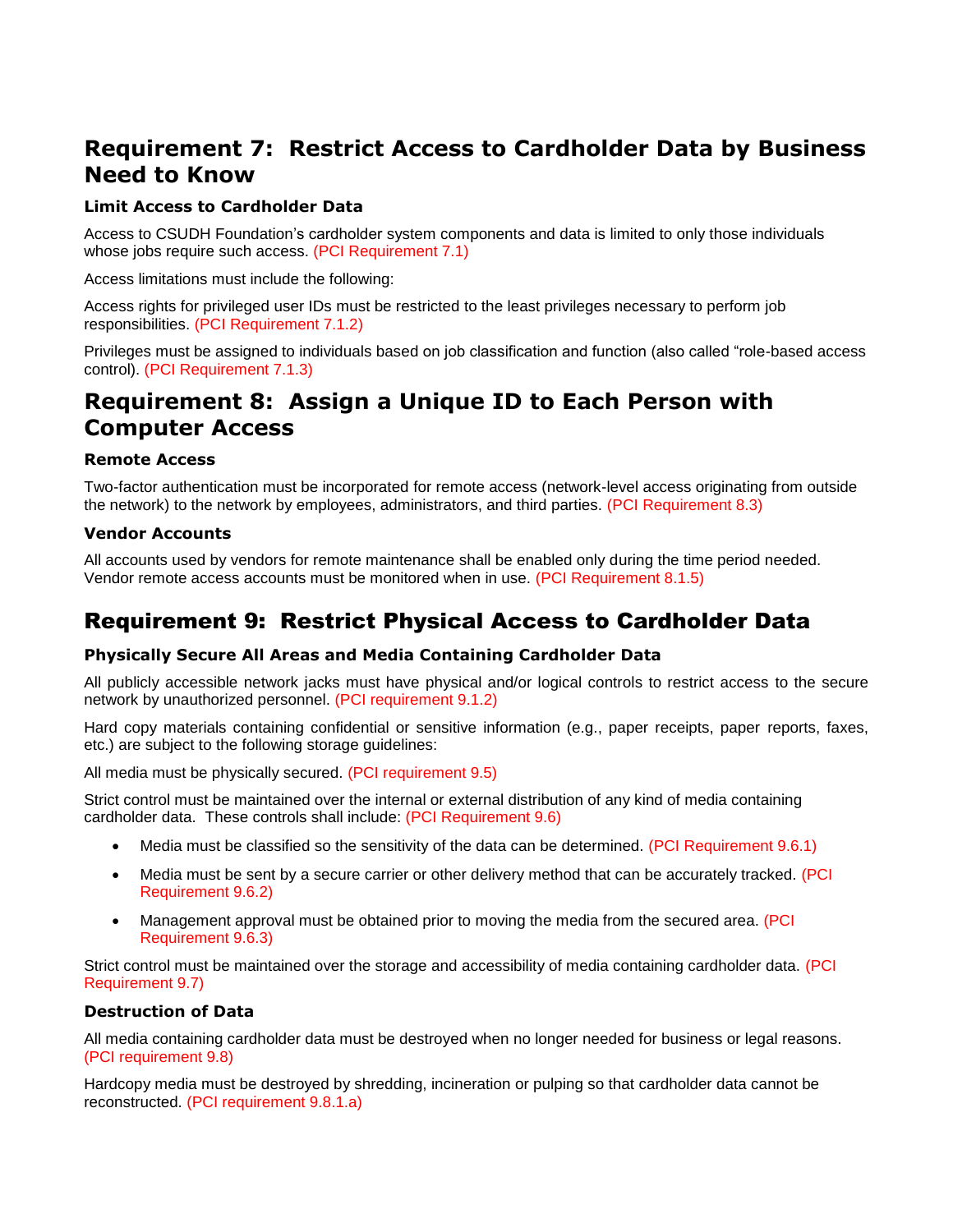Containers storing information waiting to be destroyed must be secured (locked) to prevent access to the contents by unauthorized personnel. (PCI requirement 9.8.1.b)

### **Protection of Payment Devices**

Devices that capture payment card data via direct physical interaction with the card (such as swipe readers and any other payment terminals) must be protected. This protection must include preventing the devices from being tampered with or substituted. (PCI requirement 9.9)

CSUDH Foundation must maintain an up-to-date list of devices. Employees shall be instructed to maintain the integrity and currency of the inventory. The list should include the following: (PCI requirement 9.9.1)

- Make and model of all devices.
- Location of each device (for example, the address of the site or facility where the device is located).
- Device serial number or other method of unique identification.

The payment devices must be periodically inspected. Check surfaces to detect tampering (for example, addition of card skimmers to devices). Checks must also be made that will detect substitution (for example, by checking the serial number or other device characteristics to verify it has not been swapped with a fraudulent device). (PCI requirement 9.9.2)

Employees and contractors who interact with the payment devices must be provided with training that enables them to be aware of attempted tampering or replacement of devices. Training should include the following: (PCI requirement 9.9.3)

- Employees must verify the identity of any third-party persons claiming to be repair or maintenance personnel prior to granting them access to modify or troubleshoot devices.
- Employees must be instructed not to install, replace, or return devices without verification from management. The inventory list (required previously) must be updated by the employee when device locations are changed or new devices are added.
- Employees need to be aware of suspicious behavior around devices (for example, attempts by unknown or unauthorized persons to unplug or open devices).

### **Requirement 10: Regularly Monitor and Test Networks**

### **Audit Log Collection**

CSUDH Foundation will implement technical controls that create audit trails in order to link all access to system components to an individual user. The automated audit trails created will capture sufficient detail to reconstruct the following events:

- All actions taken by any individual with root or administrative privileges. (PCI Requirement 10.2.2)
- All invalid logical access attempts (failed logins). (PCI Requirement 10.2.4)
- Any use of and changes to identification and authentication mechanisms—including but not limited to creation of new accounts and elevation of privileges—and all changes, additions, or deletions to accounts with root or administrative privileges. (PCI Requirement 10.2.5)

CSUDH Foundation's log generating and collecting solution will capture the following data elements for the above events:

- User identification. (PCI Requirement 10.3.1)
- Type of event. (PCI Requirement 10.3.2)
- Date and time. (PCI Requirement 10.3.3)
- Success or failure indication. (PCI Requirement 10.3.4)
- Origination of event. (PCI Requirement 10.3.5)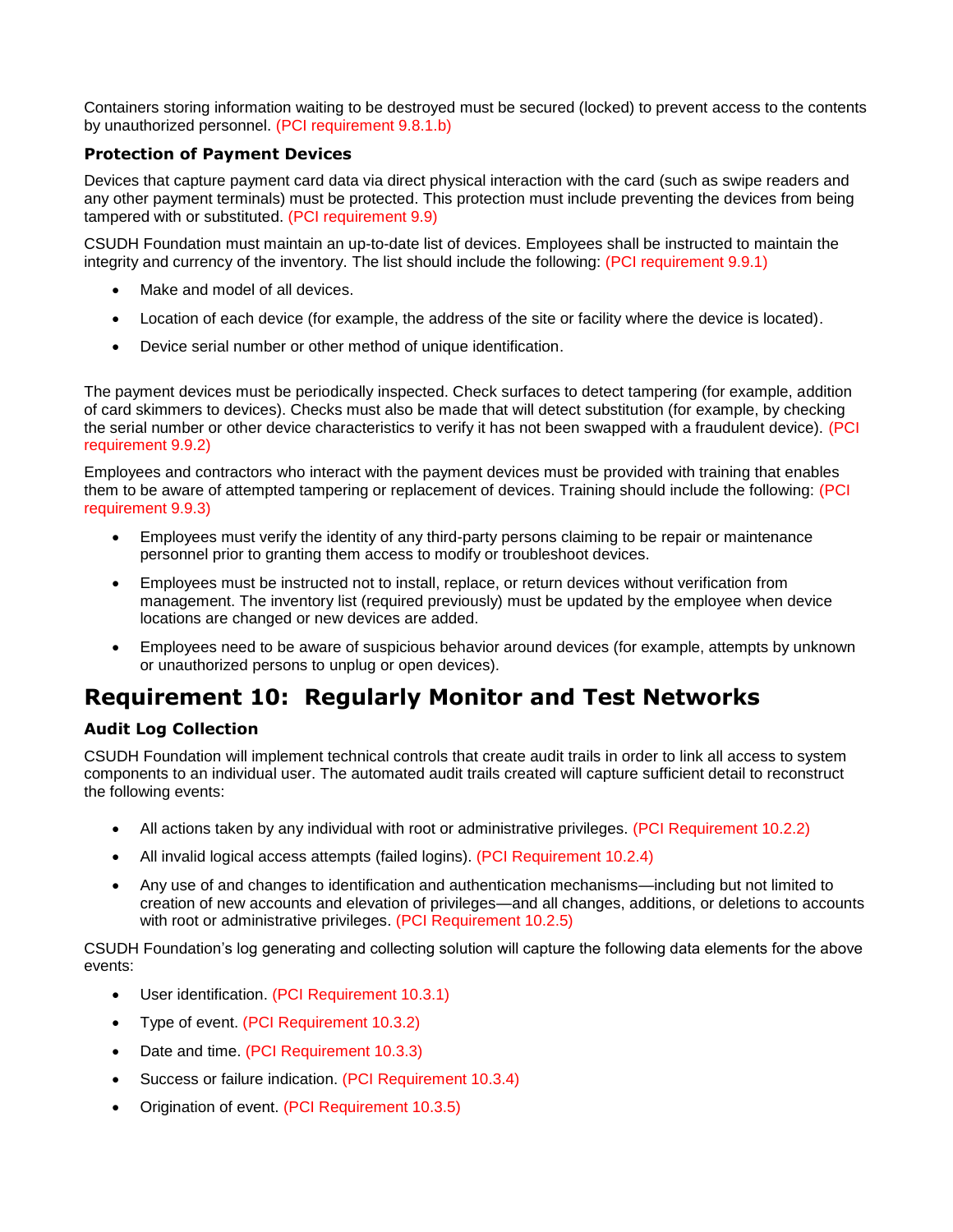• Identity or name of affected data, system component, or resource. (PCI Requirement 10.3.6)

### **Audit Log Review**

CSUDH Foundation's systems administrators will perform daily review of the audit logs. This review may be manual or automated but must monitor for and evaluate: (PCI Requirement 10.6.1)

- All security events.
- Logs of all system components that store, process, or transmit CHD and/or SAD, or that could impact the security of CHD and/or SAD.
- Logs of all critical system components.
- Logs of all servers and system components that perform security functions (for example, firewalls, intrusion-detection systems/intrusion-prevention systems (IDS/IPS), authentication servers, e-commerce redirection servers, etc.).

The audit review must also check the logs of all other system components periodically based on the organization's policies and risk management strategy, as determined by the organization's annual risk assessment. (PCI Requirement 10.6.2)

Subsequent to log review, systems administrators or other responsible personnel will follow up exceptions and anomalies identified during the review process. (PCI Requirement 10.6.3)

CSUDH Foundation must retain audit trail history for at least one year, with a minimum of three months immediately available for analysis (for example, online, archived, or restorable from backup). (PCI Requirement 10.7)

## **Requirement 11: Regularly Test Security Systems and Processes**

### **Testing for Unauthorized Wireless Access Points**

At least quarterly, CSUDH Foundation will perform testing to ensure there are no unauthorized wireless access points (802.11) present in the cardholder environment. (PCI Requirement 11.1)

The methodology must be adequate to detect and identify any unauthorized wireless access points, including at least the following:

- WLAN cards inserted into system components.
- Portable or mobile devices attached to system components to create a wireless access point (for example, by USB, etc.).
- Wireless devices attached to a network port or network device.

To facilitate the detection process, CSUDH Foundation will maintain an inventory of authorized wireless access points including a documented business justification. (PCI Requirement 11.1.1)

If automated monitoring is utilized (for example, wireless IDS/IPS, NAC, etc.), the configuration must be capable of generating alerts to notify personnel. Detection of unauthorized wireless devices must be included in the Incident Response Plan (see PCI Requirement 12.10). (PCI Requirement 11.1.2)

### **Vulnerability Scanning**

At least quarterly, and after any significant changes in the network (such as new system component installations, changes in network topology, firewall rule modifications, product upgrades), CSUDH Foundation will perform vulnerability scanning on all in-scope systems. (PCI Requirement 11.2)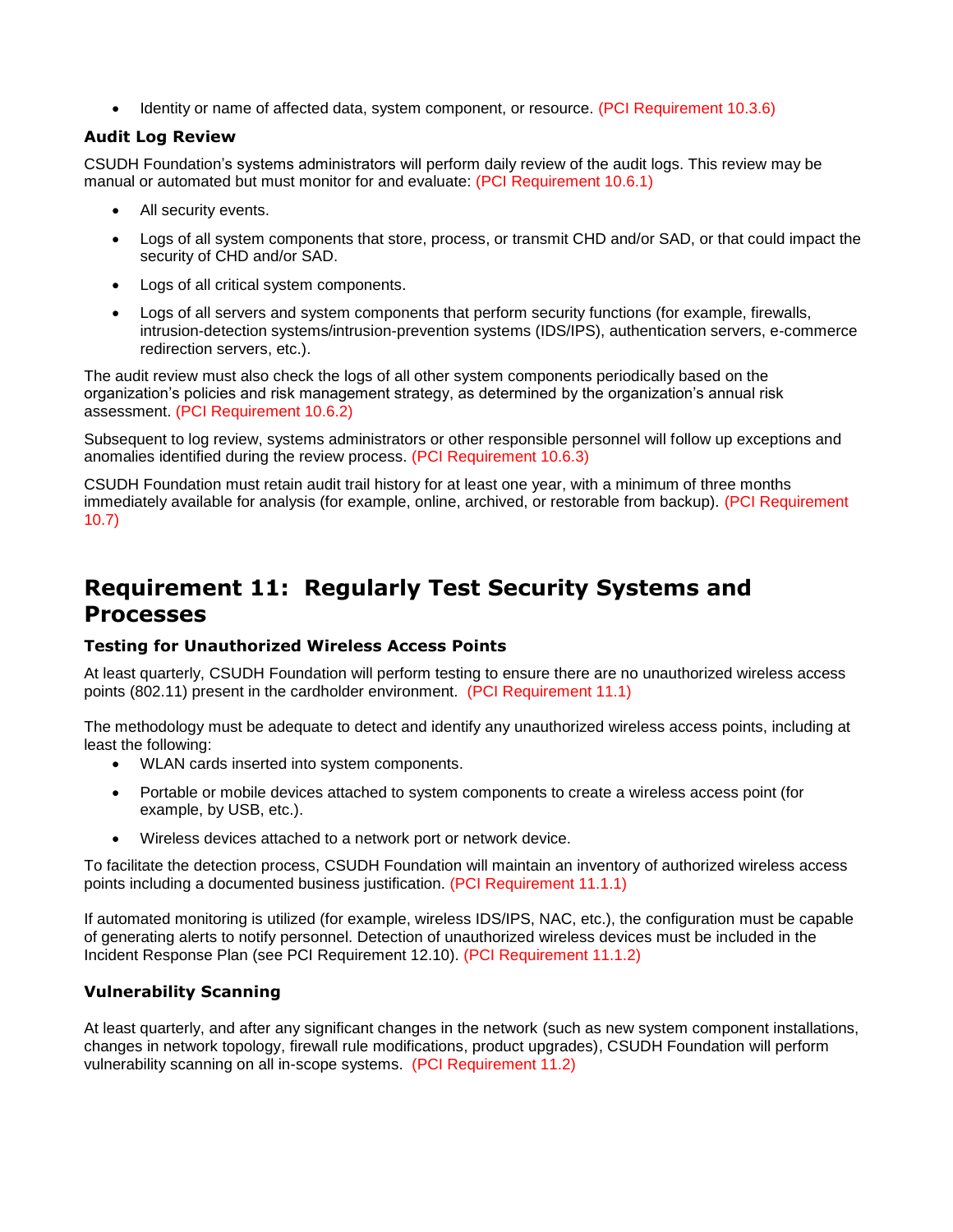Internal vulnerability scans must be performed at a minimum quarterly and repeated until passing results are obtained, or until all "high" vulnerabilities as defined in PCI Requirement 6.1 are resolved. Scan reports must be retained for a minimum of a year. (PCI Requirement 11.2.1)

Quarterly external vulnerability scan results must satisfy the ASV Program guide requirements (for example, no vulnerabilities rated higher than a 4.0 by the CVSS and no automatic failures). External vulnerability scans must be performed by an Approved Scanning Vendor (ASV), approved by the Payment Card Industry Security Standards Council (PCI SSC). Scan reports must be retained for a minimum of a year. (PCI Requirement 11.2.2)

For both internal and external vulnerability scans, CSUDH Foundation shall perform rescans as needed to validate remediation of failures detected during previous scans, as well as after any significant change to the network. Scans must be performed and reviewed by qualified personnel. (PCI Requirement 11.2.3)

If segmentation is used to isolate the CDE from other networks, perform tests at least annually and after any changes to segmentation controls/methods to verify that the segmentation methods are operational and effective, and isolate all out-of-scope systems from in-scope systems. These tests need to be done from multiple locations on the internal network, checking both for improper accessibility from the out-of-scope zones to the in-scope zone as well as the reverse. (PCI Requirement 11.3.4)

For all in-scope systems for which it is technically possible, CSUDH Foundation must deploy a change-detection mechanism (for example, file-integrity monitoring tools) to alert personnel to unauthorized modification of critical system files, configuration files, or content files; and configure the software to perform critical file comparisons at least weekly. The change detection software must be integrated with the logging solution described above, and it must be capable of raising alerts to responsible personnel. (PCI Requirement 11.5.1)

For change-detection purposes, critical files are usually those that do not regularly change, but the modification of which could indicate a system compromise or risk of compromise. Change-detection mechanisms such as fileintegrity monitoring products usually come pre-configured with critical files for the related operating system. Other critical files, such as those for custom applications, must be evaluated and defined by the entity (that is, the merchant or service provider). (PCI Requirement 11.5)

### **Requirement 12: Maintain a Policy that Addresses Information Security for Employees and Contractors**

### **Security Policy**

CSUDH Foundation shall establish, publish, maintain, and disseminate a security policy that addresses how the company will protect cardholder data. (PCI Requirement 12.1)

This policy must be reviewed at least annually, and must be updated as needed to reflect changes to business objectives or the risk environment. (PCI requirement 12.1.1)

### **Critical Technologies**

CSUDH Foundation shall establish usage policies for critical technologies (for example, remote-access technologies, wireless technologies, removable electronic media, laptops, tablets, personal data/digital assistants (PDAs), email, and internet usage. (PCI requirement 12.3)

These policies must include the following:

- Explicit approval by authorized parties to use the technologies. (PCI Requirement 12.3.1)
- Authentication for use of the technology. (PCI Requirement 12.3.2)
- A list of all such devices and personnel with access. (PCI Requirement 12.3.3)
- Acceptable uses of the technologies. (PCI Requirement 12.3.5)
- Acceptable network locations for the technologies. (PCI Requirement 12.3.6)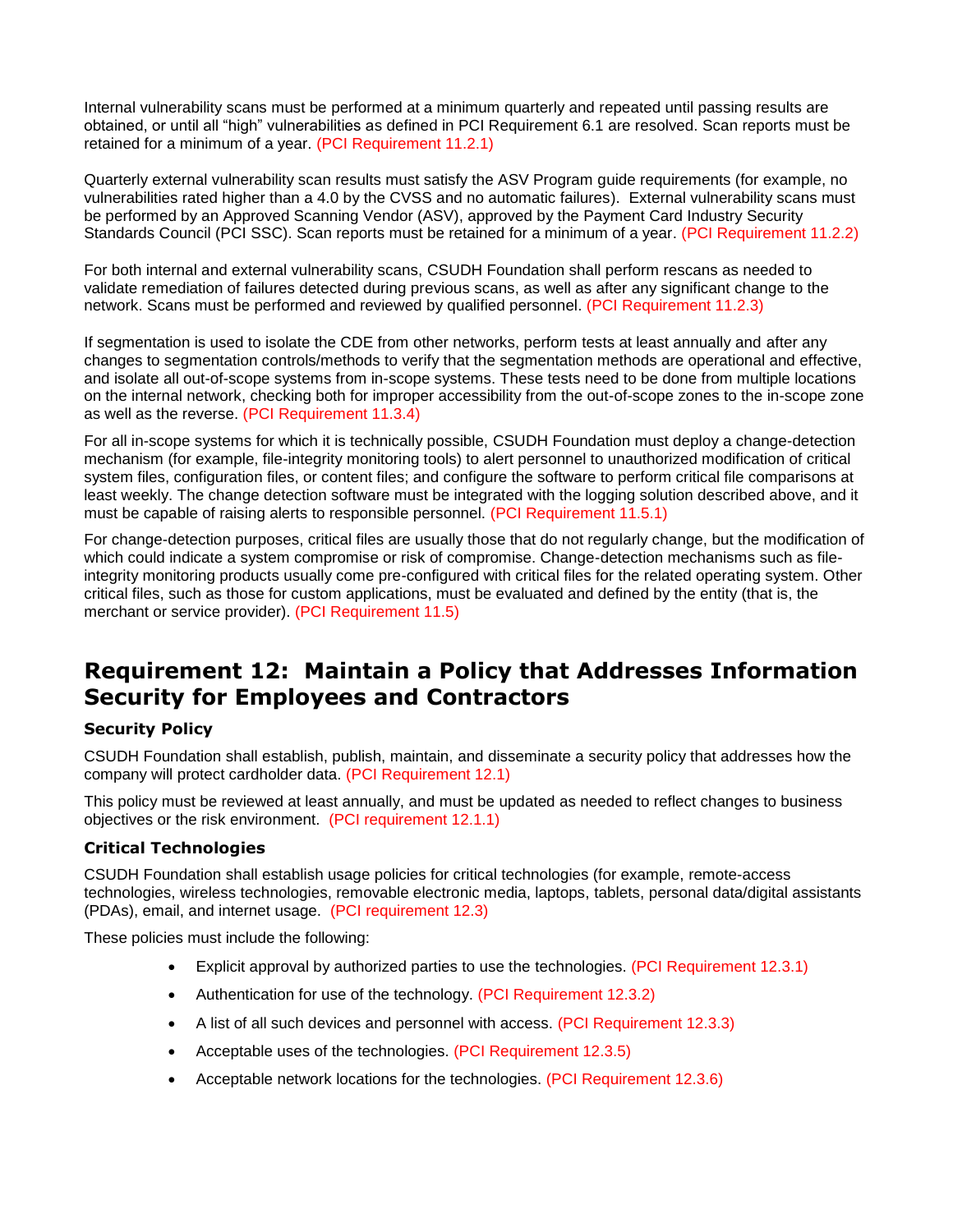- Automatic disconnect of sessions for remote-access technologies after a specific period of inactivity. (PCI Requirement 12.3.8)
- Activation of remote-access technologies for vendors and business partners only when needed by vendors and business partners, with immediate deactivation after use. (PCI Requirement 12.3.9)

### **Security Responsibilities**

CSUDH Foundation's policies and procedures must clearly define information security responsibilities for all personnel. (PCI Requirement 12.4)

### **Incident Response Policy**

The Foundation Chief Financial Officer, through the Technology and Communication Projects Specialist, shall establish, document, and distribute security incident response and escalation procedures to ensure timely and effective handling of all situations. (PCI requirement 12.5.3)

### **Incident Identification**

Employees must be aware of their responsibilities in detecting security incidents to facilitate the incident response plan and procedures. All employees have the responsibility to assist in the incident response procedures within their particular areas of responsibility. Some examples of security incidents that an employee might recognize in their day to day activities include, but are not limited to,

- Theft, damage, or unauthorized access (e.g., papers missing from their desk, broken locks, missing log files, alert from a security guard, video evidence of a break-in or unscheduled/unauthorized physical entry).
- Fraud Inaccurate information within databases, logs, files or paper records.

### **Reporting an Incident**

The Foundation Chief Financial Officer should be notified immediately of any suspected or real security incidents involving cardholder data:

- Contact the Foundation Chief Financial Officer to report any suspected or actual incidents. The Internal Audit's phone number should be well known to all employees and should page someone during non-business hours.
- No one should communicate with anyone outside of their supervisor(s) or the Foundation Chief Financial Officer bout any details or generalities surrounding any suspected or actual incident. All communications with law enforcement or the public will be coordinated by the Foundation Chief Financial Officer.
- Document any information you know while waiting for the Foundation Chief Financial Officer respond to the incident. If known, this must include date, time, and the nature of the incident. Any information you can provide will aid in responding in an appropriate manner.

#### **Incident Response Policy** (PCI requirement 12.10.1)

Responses can include or proceed through the following stages: identification, severity classification, containment, eradication, recovery and root cause analysis resulting in improvement of security controls.

Contain, Eradicate, Recover and perform Root Cause Analysis

1.Notify applicable card associations.

#### **Visa**

Provide the compromised Visa accounts to Visa Fraud Control Group within ten (10) business days. For assistance, contact 1-(650)-432-2978. Account numbers must be securely sent to Visa as instructed by the Visa Fraud Control Group. It is critical that all potentially compromised accounts are provided. Visa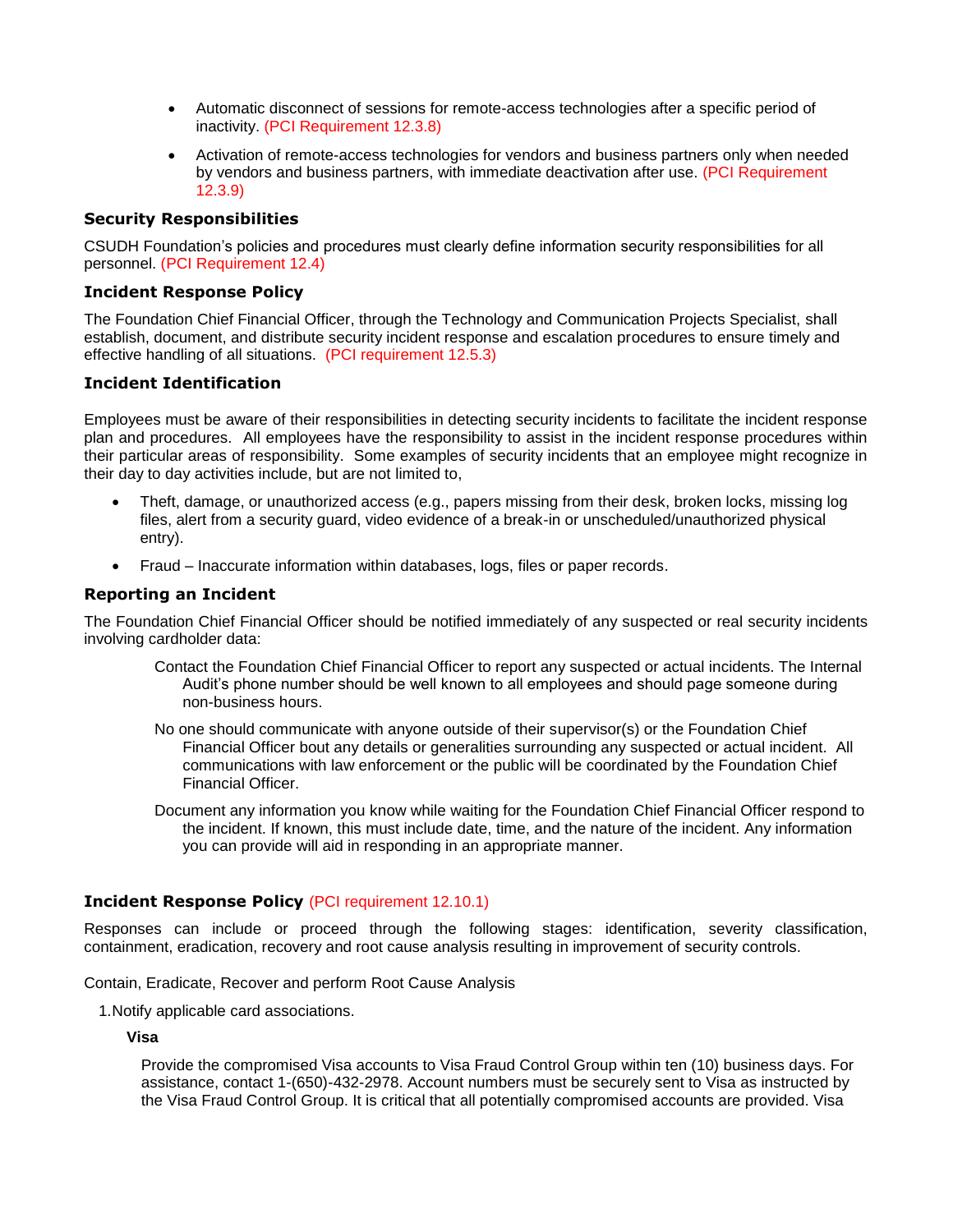will distribute the compromised Visa account numbers to issuers and ensure the confidentiality of entity and non-public information. See Visa's "What to do if compromised" documentation for additional activities that must be performed. That documentation can be found at

[http://usa.visa.com/download/business/accepting\\_visa/ops\\_risk\\_management/cisp\\_what\\_to\\_do\\_if\\_compr](http://usa.visa.com/download/business/accepting_visa/ops_risk_management/cisp_what_to_do_if_compromised.pdf) [omised.pdf](http://usa.visa.com/download/business/accepting_visa/ops_risk_management/cisp_what_to_do_if_compromised.pdf)

### **MasterCard**

Contact your merchant bank for specific details on what to do following a compromise. Details on the merchant bank (aka. the acquirer) can be found in the Merchant Manual at

[http://www.mastercard.com/us/wce/PDF/12999\\_MERC-Entire\\_Manual.pdf.](http://www.mastercard.com/us/wce/PDF/12999_MERC-Entire_Manual.pdf) Your merchant bank will assist when you call MasterCard at 1-(636)-722-4100.

#### **Discover Card**

Contact your relationship manager or call the support line at 1-(800)-347-3083 for further guidance.

2.Alert all necessary parties. Be sure to notify:

- a. Merchant bank
- b. Local FBI Office
- c. U.S. Secret Service (if Visa payment data is compromised)
- d. Local authorities (if appropriate)
- 3.Perform an analysis of legal requirements for reporting compromises in every state where clients were affected. The following source of information must be used: <http://www.ncsl.org/programs/lis/cip/priv/breach.htm>
- 4.Collect and protect information associated with the intrusion. In the event that forensic investigation is required the Foundation Chief Financial Officer will work with legal and management to identify appropriate forensic specialists.
- 5.Eliminate the intruder's means of access and any related vulnerabilities.

6.Research potential risks related to or damage caused by intrusion method used.

#### **Root Cause Analysis and Lessons Learned**

Not more than one week following the incident, members of the Foundation Chief Financial Officer and all affected parties will meet to review the results of any investigation to determine the root cause of the compromise and evaluate the effectiveness of the *Incident Response Plan*. Review other security controls to determine their appropriateness for the current risks. Any identified areas in which the plan, policy or security control can be made more effective or efficient, must be updated accordingly.

#### **Security Awareness**

CSUDH Foundation shall establish and maintain a formal security awareness program to make all personnel aware of the importance of cardholder data security. (PCI Requirement 12.6)

#### **Service Providers**

CSUDH Foundation shall implement and maintain policies and procedures to manage service providers. (PCI requirement 12.8)

This process must include the following:

- Maintain a list of service providers. (PCI requirement 12.8.1)
- Maintain a written agreement that includes an acknowledgement that the service providers are responsible for the security of the cardholder data the service providers possess. (PCI requirement 12.8.2)